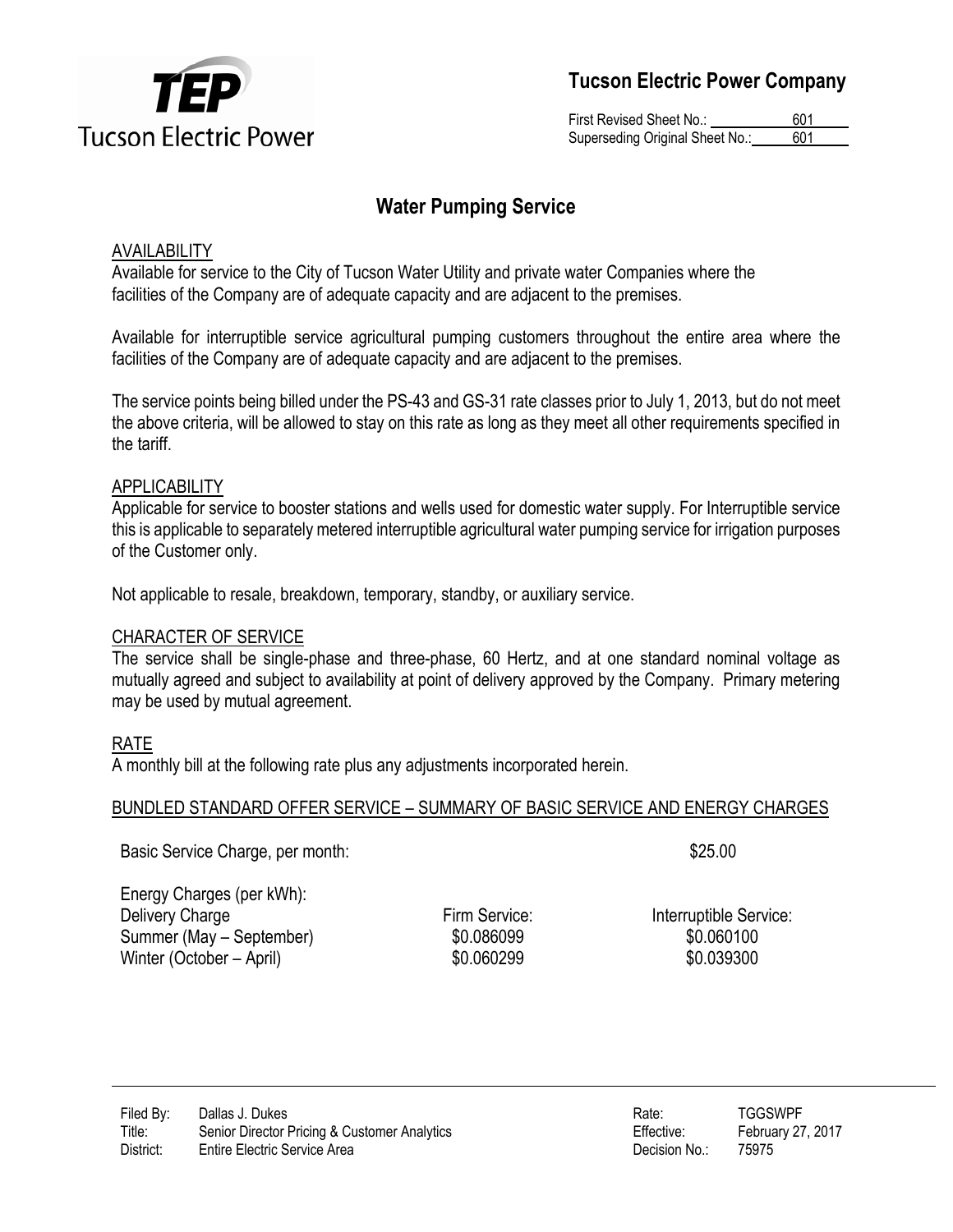

First Revised Sheet No.: 601 - 1 Superseding Original Sheet No.: 601 - 1

Base Power Supply Charges (per kWh):

Summer (May – September)  $$0.035861$  \$0.032100 Winter (October – April)  $$0.032515$  \$0.029400

Firm Service: Interruptible Service:

The Power Supply Charge is the sum of the Base Power Charge and the Purchased Power and Fuel Adjustment Clause (PPFAC), a per kWh adjustment in accordance with Rider-1-PPFAC. PPFAC reflects increases or decreases in the cost to the Company for energy either generated or purchased above or below the base cost per kWh sold.

# PRIMARY VOLTAGE DISCOUNT

A discount of 5% will be applied to the Delivery Charges (excluding the Basic Service Charge) and Power Supply Charges allowed from the above rates where Customer owns the transformers and service is metered at primary voltage.

## DIRECT ACCESS

A Customer's Direct Access bill will include all unbundled components except those services provided by a qualified third party. Those services may include Metering (Installation, Maintenance and/or Equipment), Meter Reading, Billing and Collection, Transmission and Generation. If any of these services are not available from a third party supplier and must be obtained from the Company, the rates for Unbundled Components set forth in this tariff will be applied to the Customer's bill.

# FOR DIRECT ACCESS: ARIZONA INDEPENDENT SCHEDULING ADMINISTRATOR (AZISA) CHARGE

A charge per kWh shall, subject to FERC authorization, be applied for costs associated with the implementation of the AZISA in Arizona.

## TEP STATEMENT OF CHARGES

For all additional charges and assessments approved by the Arizona Corporation Commission see the TEP Statement of Charges which is available on TEP's website at www.tep.com.

## TERMS AND CONDITIONS OF INTERRUPTIBLE SERVICE

- 1. Customer must furnish, install, own, and maintain at each point of delivery all necessary Company approved equipment which will enable the Company to interrupt service with its master control station.
- 2. Service may be interrupted by Company during certain periods of the day not exceeding six hours in any 24-hour period.
- 3. Company will endeavor to give Customer one hour notice of impending interruption; however, service may be interrupted without notice should Company deem such action necessary.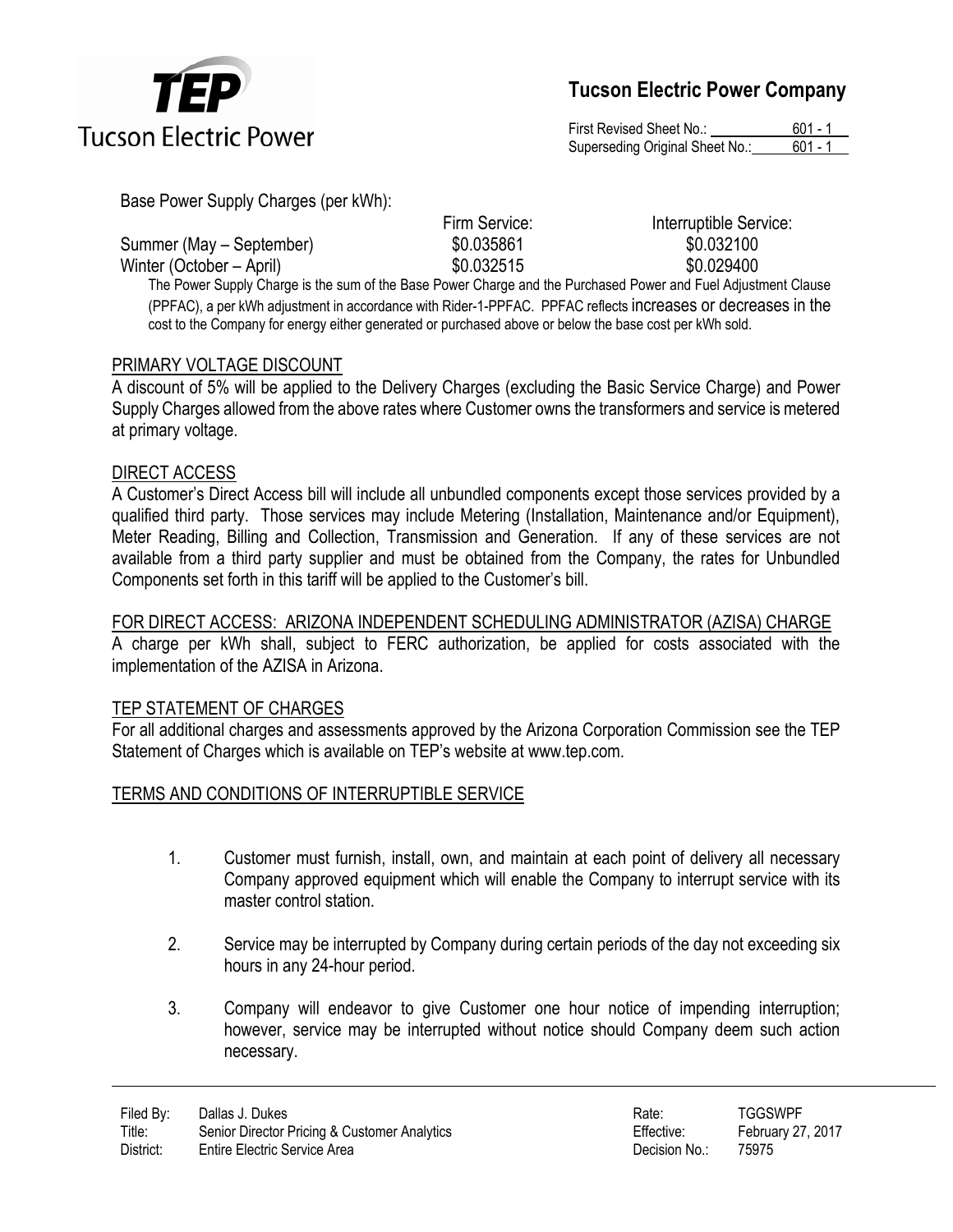

First Revised Sheet No.: 601 - 2 Superseding Original Sheet No.: 601 - 2

- 4. The interruptible load shall be separately served and metered and shall at no time be connected to facilities serving Customer's firm load. Conversely, the firm load shall be separately served and metered and shall at no time be connected to facilities serving Customer's interruptible load.
- 5. Company shall not be liable for any loss or damage caused by or resulting from any interruption of service.

## TAX CLAUSE

To the charges computed under the above rate, including any adjustments, shall be added the applicable proportionate part of any taxes or governmental impositions which are or may in the future be assessed on the basis of gross revenues of the Company and/or the price or revenue from the electric energy or service sold and/or the volume of energy generated or purchased for sale and/or sold hereunder.

## RULES AND REGULATIONS

The standard Rules and Regulations of the Company as on file with the Arizona Corporation Commission shall apply where not inconsistent with this rate.

#### ADDITIONAL NOTES

Additional charges may be directly assigned to a Customer based on the type of facilities (e.g., metering) dedicated to the Customer or pursuant to the Customer's contract, if applicable. Additional or alternate Direct Access charges may be assessed pursuant to any Direct Access fee schedule authorized.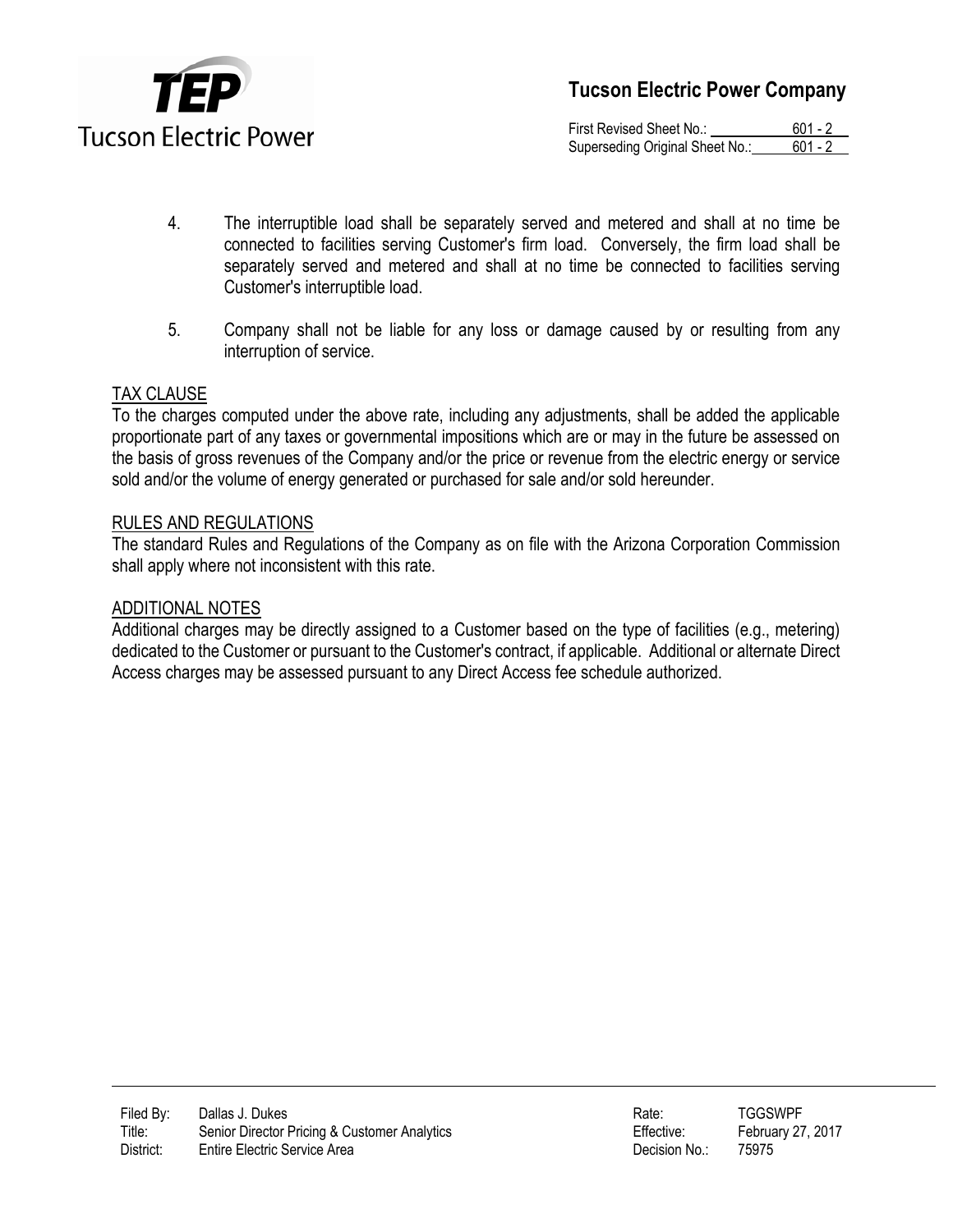

First Revised Sheet No.: 601 - 3<br>Superseding Original Sheet No.: 601 - 3 Superseding Original Sheet No.:

## BUNDLED STANDARD OFFER SERVICE CONSISTS OF THE FOLLOWING UNBUNDLED COMPONENTS:

| Customer Charge Components (Unbundled):<br>Basic Service Charge, (per month)<br><b>Meter Services</b><br><b>Meter Reading</b><br><b>Billing &amp; Collection</b><br><b>Customer Delivery</b> | \$2.74<br>\$0.53<br>\$6.38<br>\$15.35<br>\$25.00 |                             |
|----------------------------------------------------------------------------------------------------------------------------------------------------------------------------------------------|--------------------------------------------------|-----------------------------|
| Total                                                                                                                                                                                        |                                                  |                             |
| <b>Firm Service</b>                                                                                                                                                                          |                                                  |                             |
| Energy Charge Components (Unbundled) (per kWh):                                                                                                                                              | Summer<br>(May - September)                      | Winter<br>(October - April) |
| <b>Local Delivery-Energy</b>                                                                                                                                                                 | \$0.041489                                       | \$0.015689                  |
| <b>Generation Capacity</b>                                                                                                                                                                   | \$0.03000                                        | \$0.03000                   |
| <b>Fixed Must-Run</b>                                                                                                                                                                        | \$0.004110                                       | \$0.004110                  |
| Transmission                                                                                                                                                                                 | \$0.00819                                        | \$0.00819                   |
| System Control & Dispatch                                                                                                                                                                    | \$0.00011                                        | \$0.00011                   |
| Reactive Supply and Voltage Control                                                                                                                                                          | \$0.00044                                        | \$0.00044                   |
| <b>Regulation and Frequency Response</b>                                                                                                                                                     | \$0.00042                                        | \$0.00042                   |
| <b>Spinning Reserve Service</b>                                                                                                                                                              | \$0.00115                                        | \$0.00115                   |
| <b>Supplemental Reserve Service</b>                                                                                                                                                          | \$0.00019                                        | \$0.00019                   |
| Energy Imbalance Service: Currently charged pursuant to the Company's OATT                                                                                                                   |                                                  |                             |
| Energy Charge Components (Unbundled) (per kWh):                                                                                                                                              |                                                  |                             |
|                                                                                                                                                                                              | Summer                                           | Winter                      |
| Interruptible Service                                                                                                                                                                        | (May - September)                                | (October - April)           |
| <b>Local Delivery-Energy</b>                                                                                                                                                                 | \$0.02349                                        | \$0.00269                   |
| <b>Generation Capacity</b>                                                                                                                                                                   | \$0.02200                                        | \$0.00220                   |
| <b>Fixed Must-Run</b>                                                                                                                                                                        | \$0.00411                                        | \$0.00411                   |
| Transmission                                                                                                                                                                                 | \$0.00819                                        | \$0.00819                   |
| System Control & Dispatch                                                                                                                                                                    | \$0.00011                                        | \$0.00011                   |
| Reactive Supply and Voltage Control                                                                                                                                                          | \$0.00044                                        | \$0.00044                   |
| <b>Regulation and Frequency Response</b>                                                                                                                                                     | \$0.00042                                        | \$0.00042                   |
| <b>Spinning Reserve Service</b>                                                                                                                                                              | \$0.00115                                        | \$0.00115                   |
| <b>Supplemental Reserve Service</b>                                                                                                                                                          | \$0.00019                                        | \$0.00019                   |
| Energy Imbalance Service: Currently charged pursuant to the Company's OATT                                                                                                                   |                                                  |                             |